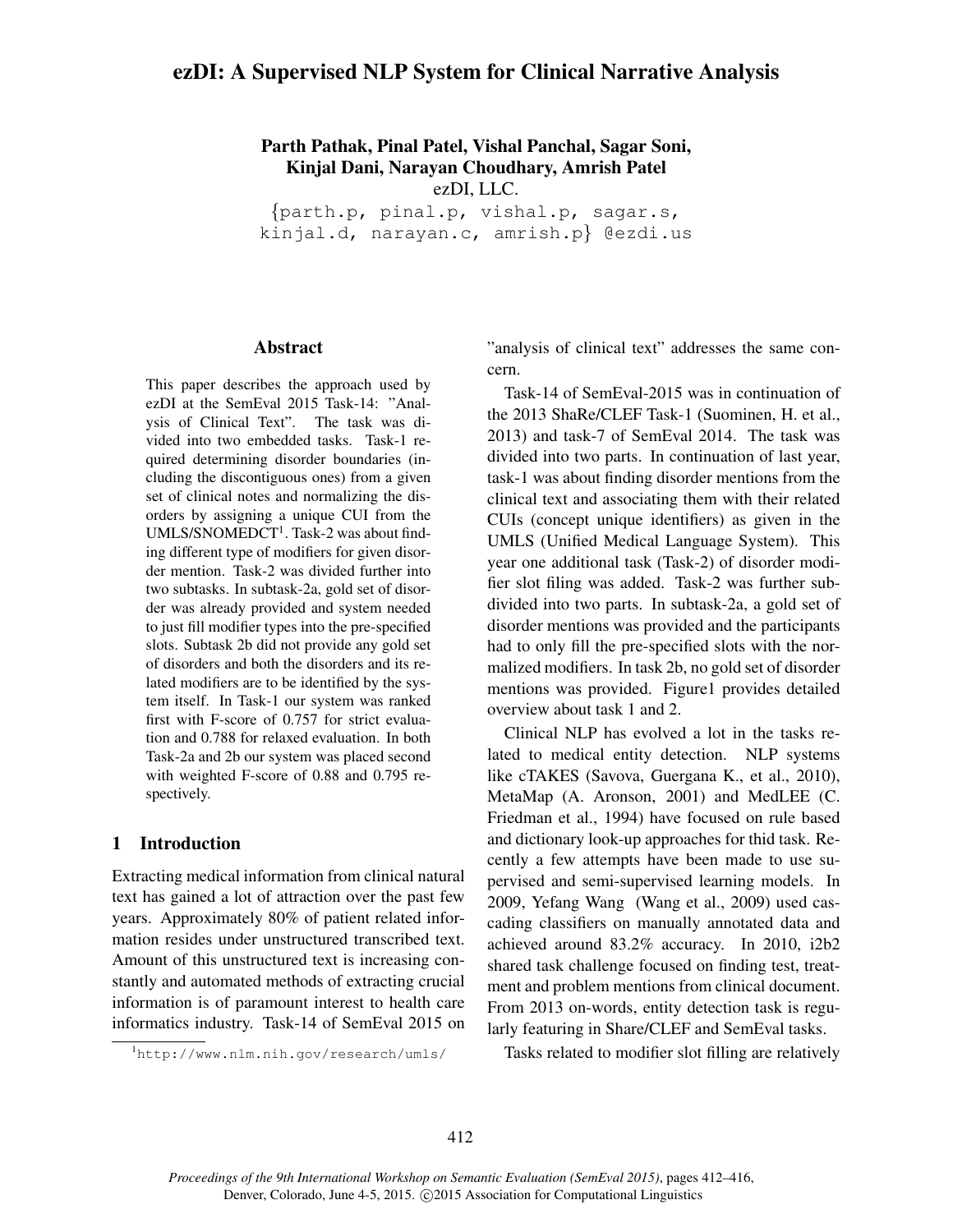new and no extensive research has been done yet. However for negation modifier, negEx (Chapman et al., 2011) or various other variants of negEx have been used in the last 10 years. These are keyword based dictionary look-up algorithms, but still gives around 92% of accuracy. However, these algorithms are not scalable because there is no proper mechanism defined to detect boundary for given negated keyword. In 2010 i2b2 challenge, there was a separate task for detecting 5 categories of negation. Systems used in this task showcase various statistical approaches and the accuracy numbers were in the range of 90 to 93%.

In this paper we have proposed a hybrid supervised learning approach based on CRF and SVM to find out disorder mentions from clinical documents, a dictionary look-up approach on a customized UMLS meta-thesaurus to find corresponding CUIs and a SVM based generic approach to find out all different disorder modifiers.

| Disease/Disorder (DD)      | <b>Definitions from ShARe guidelines</b>                                                                                                                                                                                                                                                                              | <b>Normalized Values</b>                                                            | <b>Cue word</b>            |
|----------------------------|-----------------------------------------------------------------------------------------------------------------------------------------------------------------------------------------------------------------------------------------------------------------------------------------------------------------------|-------------------------------------------------------------------------------------|----------------------------|
| <b>Attribute Types</b>     | A span of text that                                                                                                                                                                                                                                                                                                   |                                                                                     | span offset of lexical cue |
| Disorder CUI               | indicates a disease/disorder                                                                                                                                                                                                                                                                                          | *mill                                                                               | span offset of lexical cue |
| <b>Negation</b> (NI)       | indicates a disease/disorder was<br>negated                                                                                                                                                                                                                                                                           | *no, yes                                                                            | span offset of lexical cue |
| Subject (SC)               | indicates who experienced the<br>disease/disorder                                                                                                                                                                                                                                                                     | *patient, family member,<br>donor family member,<br>donor other, null, and other    | span offset of lexical cue |
| Uncertainty Indicator (UI) | indicates a measure of doubt into a<br>statement about a disease/disorder                                                                                                                                                                                                                                             | *no, yes                                                                            | span offset of lexical cue |
| Course Class (CC)          | indicates progress or decline of a<br>disease/disorder                                                                                                                                                                                                                                                                | *unmarked, changed,<br>increased, decreased,<br>improved, worsened, and<br>resolved | span offset of lexical cue |
| Severity Class (SV)        | indicates how severe a<br>disease/disorder is                                                                                                                                                                                                                                                                         | *unmarked, slight, moderate,<br>and severe                                          | span offset of lexical cue |
| Conditional Class (CO)     | indicates conditional existence of<br>disease/disorders under certain<br>circumstances                                                                                                                                                                                                                                | true. *false                                                                        | span offset of lexical cue |
| Generic Class (GC)         | indicates a generic mention of a<br>disease/disorder                                                                                                                                                                                                                                                                  | true. *false                                                                        | span offset of lexical cue |
| <b>Body Location (BL)</b>  | represents an anatomical location of<br>these UMLS semantic types:<br>Anatomical structure: Body location<br>or region; Body part; organ or organ<br>component; Body space or junction;<br>Body substance; Body system; Cell;<br>Cell component; Embryonic<br>structure; Fully formed anatomical<br>structure: Tissue | *mill                                                                               | span offset of lexical cue |

Figure 1: Task-2 with Examples.

# 2 Data Set

The SemEval-2015 corpus comprises of deidentified plain text from  $MIMIC<sup>2</sup>$  version 2.5 database. A disorder mention was defined as any span of text which can be mapped to a concept in UMLS and which belongs to the disorder semantic group. Some other disorders which were not present in the UMLS were marked as CUI-less. The training and development data sets of the previous year's task were combined to be used as training set (298 documents) while the test data set of the previous year was used as development set. There were 100 documents used as test data set. Same set of 4 hundred thousand unlabelled documents were added to encourage use of unsupervised learning methods.

### 3 Disorder Detection and Normalization

For Task-1 our system was very similar to the system we developed last year (Pathak, et al, 2014). Entity detection task was converted into sequence labelling task using BIO format. A Conditional Random Fields (CRF) was used to detect continuous entity using  $CRF++^3$  toolkit. To detect discontiguous entities, a binary SVM classifier was used to detect whether relationship existed between two disorder mentions or not. For contiguous entity detection task, our feature set was very similar to the one we used last year:

- Standard features like bag of words (for window +2 to -2), word stemmer (snowball stemmer)<sup>4</sup>, prefix and suffix of length 1 to 5.
- Orthographic features like word contains digit, contains slash, contains special character and word shape (ezDI becomes aA).
- Grammatical features like parts of speech (PoS) tags for which we used an internally developed PoS tagger (Choudhary et al. , 2014), chunk (using Charniak's parser (Charniak and Johnson , 2005)) and head of noun and verb phrases.
- Dictionary look-up matches for window +2 to -2, stop words
- Section header and document type information and sentence cluster id

Support Vector Machine (LibSVM<sup>5</sup>) was used to identify disjoint entities. For all the possible combination of entities within a sentence, we ran a binary SVM classifier to find whether a relationship existed between those two entities or not. Feature set consisted of following features:

<sup>2</sup>http://mimic.physionet.org/database/ releases/70-version-25.html

<sup>3</sup>http://crfpp.googlecode.com/

<sup>4</sup>http://snowball.tartarus.org/

 $5$ http://www.csie.ntu.edu.tw/\~cjlin/ libsvm/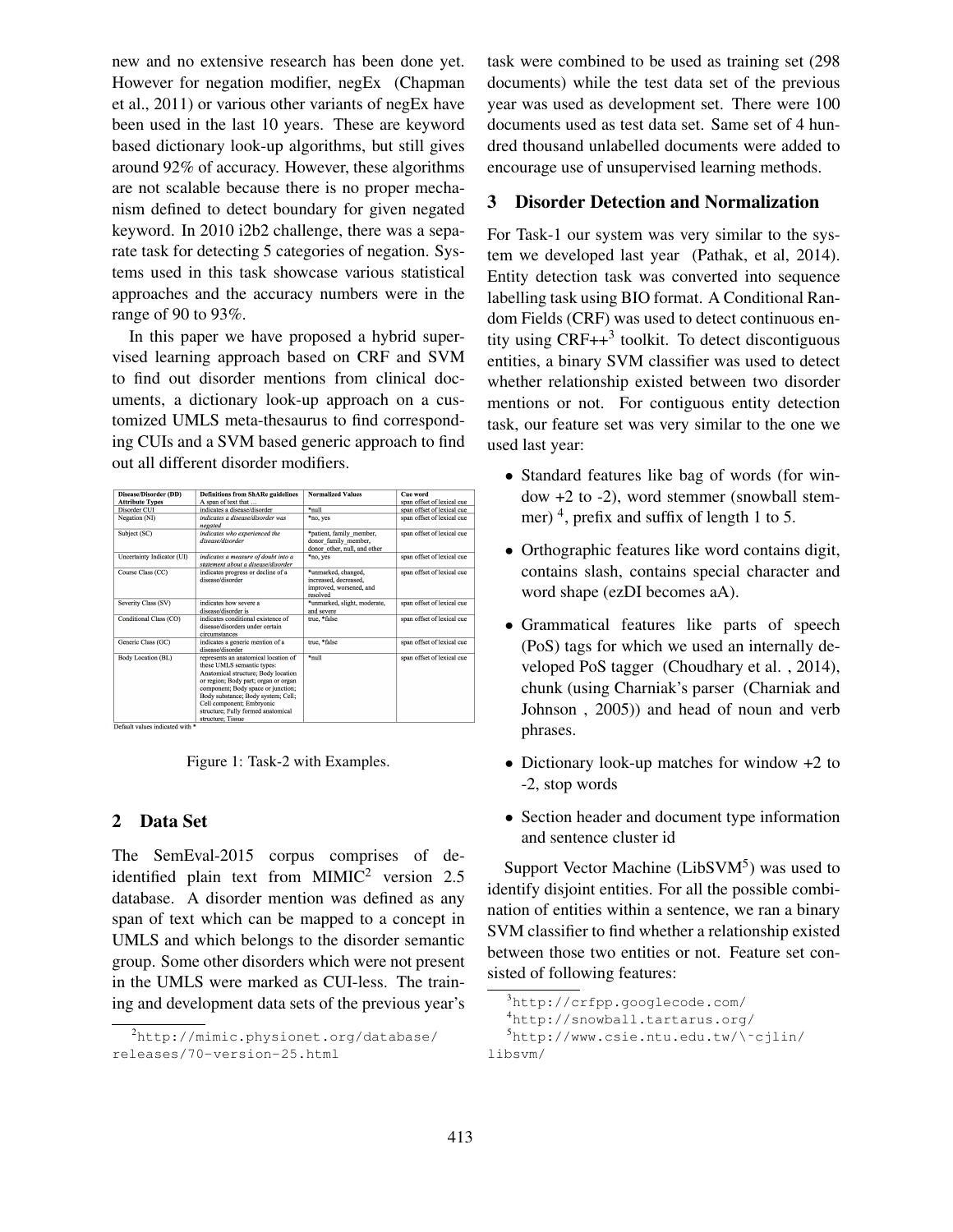- Bag of words, PoS tags and chunk labels for all the tokens appearing in between two entities.
- Few simple rules were implemented on Charniak parse output to find relationship between two entities. A binary feature was used stating whether relationship was found using rules or not.
- Position of preposition, conjunction, main verb and special characters like colon (:), hyphen (- ) and semi colon (;) in the context of the first entity.
- Binary feature stating whether any of the detected entity contained head of a noun phrase.

This hybrid approach was very helpful in detecting disjoint entities. We got around 70% accuracy in detecting disjoint entities using this approach.

## 3.1 CUI Detection

CUI detection task was divided into three separate steps:

1) Direct dictionary search: In the first step, for each word found in an entity we found all of its lexical variants using LVG  $<sup>6</sup>$ . After that, for all the possi-</sup> ble permutations we tried searching the string in the UMLS. If the string matched any UMLS entry, we associated the corresponding CUI with that entity.

2) Dictionary search on modified entities: For a better mapping of the entities detected by NLP inside the given input text, we found it to be a better approach to divide the UMLS entities into various phrases. This was done semi-automatically by splitting the strings based on function words such as prepositions, particles and non-nominal word classes such as verbs, adjectives and adverbs. While most of the disorder entities in UMLS can be contained into a single noun phrase (NP) there are also quite a few that contain multiple NPs related with prepositional phrases (PPs), verb phrases (VPs) and adjectival phrases (ADJPs).

This exercise gave us a modified version of the UMLS disorder entities along with their CUIs. Table 4 gives a snapshot of what this customized UMLS dictionary looked like.

| <b>CUI</b>               | Text                           | P <sub>1</sub>  | P <sub>2</sub> | P <sub>3</sub> |
|--------------------------|--------------------------------|-----------------|----------------|----------------|
| C <sub>001</sub><br>3132 | Dribbling<br>from<br>mouth     | Dribbling       | from           | mouth          |
| C <sub>001</sub><br>4591 | Bleeding<br>from nose          | Bleeding        | from           | nose           |
| C002<br>9163             | Hemorr-<br>hage from<br>mouth  | Hemo-<br>rrhage | from           | mouth          |
| C039<br>2685             | Chest pain<br>at rest          | Chest pain      | at             | rest           |
| C <sub>026</sub><br>9678 | Fatigue<br>during<br>pregnancy | Fatigue         | during         | pregn<br>ancy  |

Table 1: An example of the modified UMLS disorder entities split as per their linguistic phrase types.

3) String similarity algorithm: If an entity was not found even after the first two steps, then we generated a list of possible text span from UMLS which can possibly match with the given entity. After that, Levenshtein edit distance algorithm was used to find best string match. If the best string match was greater than a certain threshold value, the corresponding CUI was associated with the entity otherwise the entity was marked as "CUI-less".

## 4 Modifier Detection:

For this task we tried to develop a generic approach so that it can be applied to any type of modifier. We divided the task of modifier detection into two parts: 1) Modifier keywords detection 2) Relating detected keywords with entity.

1) Modifier keywords detection: For each modifier type, an extensive dictionary was prepared having different possible keywords with its normalized values. A simple dictionary look-up algorithm was used to calculate a baseline accuracy. On training data set, accuracy ranged from 60% to 85% for different modifier types. This baseline algorithm achieved great recall but much less precision. To counter this, we used CRF algorithm with common features like bag of words, stem value and other orthographic features. CRF helped significantly in improving precision for modifier keyword detection.

2) Relating detected modifier with entities: We

<sup>6</sup>http://lexsrv2.nlm.nih.gov/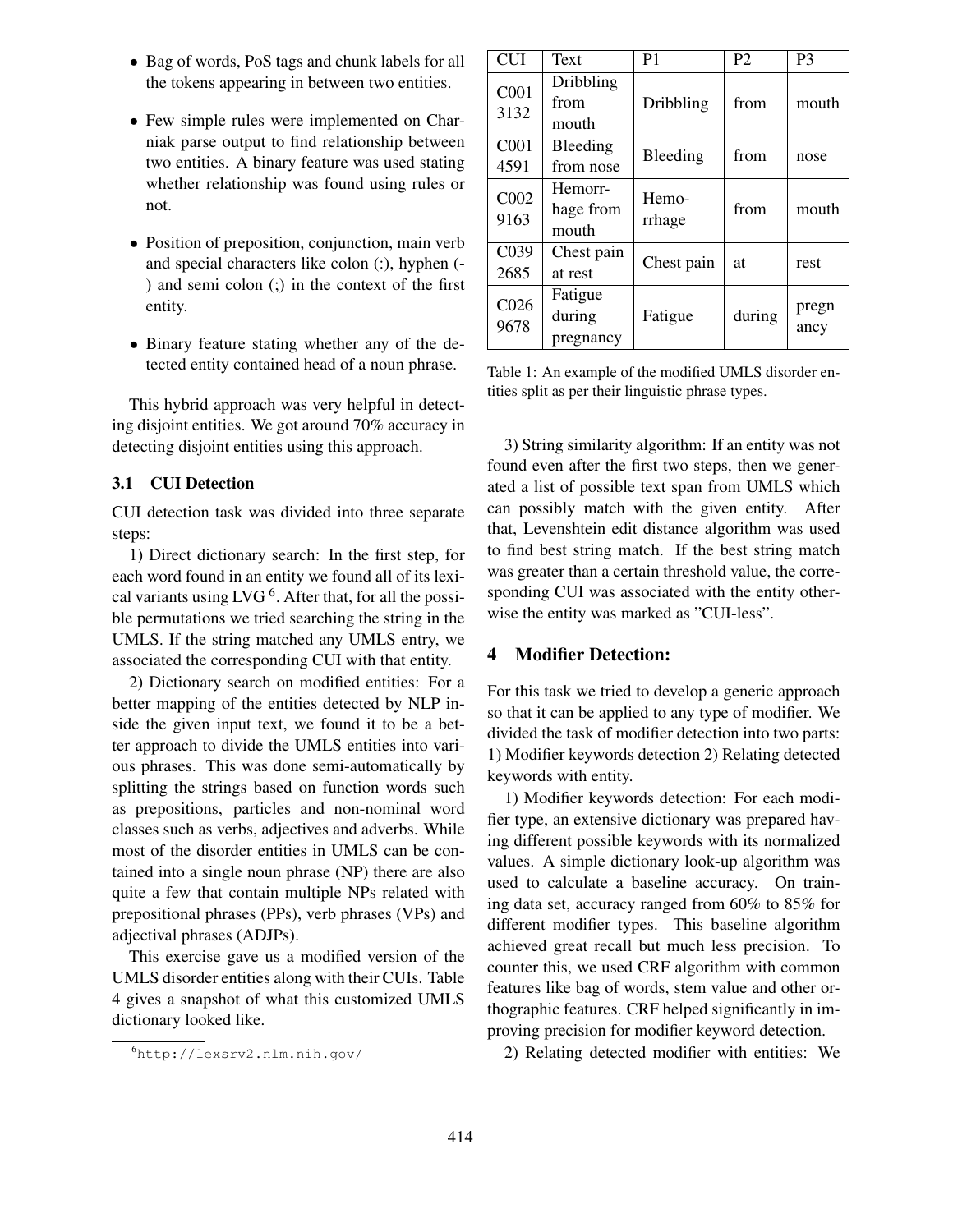treated this task similar to the task of finding relationship between two entities. So a binary classifier was used to check if relationship existed between a modifier keyword and an entity or not. Feature set consisted of: Bag of Words between entity and modifier keyword, PoS tags, a binary flag stating whether the modifier keyword and the entity appeared in the same chunk or not, relative position of entity and modifier, special characters appearing in the sentence, section header (for subject modifier type).

## 5 System Accuracy

For Task-1, the accuracy was defined as the number of pre-annotated spans with correctly generated code divided by the total number of pre-annotated spans.

Strict Accuracy =  $\frac{\text{\#of CUIs with Exact span match}}{\text{Total annotation in gold standard}}$ 

Relaxed Accuracy =  $\frac{\text{\#of } CUIswithpartial separation}{Total annotation in gold standard}$ 

Both training and development data sets were used for training purpose. We used only 1 run with above mentioned system set up. We were ranked first for this task with results shown in Table 3.

|                       |       |       | Precision   Recall   Accuracy |
|-----------------------|-------|-------|-------------------------------|
| <b>Strict</b>         | 0.783 | 0.732 | $\pm 0.757$                   |
| Relaxed $\vert$ 0.815 |       | 0.761 | 0.787                         |

Table 2: Task-1 Results.

For Task 2, weighted and unweighted accuracies were calculated. The unweighted accuracy is the average of the per-disorder unweighted accuracy over all the disorders in the test set. Each goldstandard slot value is pre-assigned a weight based on its prevalence in the training set. The weighted accuracy is the average of the per-disorder weighted accuracy over all the disorders in the test set.

Ranks for task-2 were given based on weighted accuracy. ezDI was ranked second in both Task-2a and Task-2b. The results were as given below:

#### 6 Error Analysis

Abbreviations and disjoint entities still cause a lot of error in CUI normalization task. Dictionary re-

|         |                                                               | $F^*A$                                   | - WA | $F*WA$ |
|---------|---------------------------------------------------------------|------------------------------------------|------|--------|
| Task-2A |                                                               | $0.934 \mid 0.934 \mid 0.880 \mid 0.880$ |      |        |
| Task-2B | $\vert 0.915 \vert 0.935 \vert 0.856 \vert 0.868 \vert 0.795$ |                                          |      |        |

Table 3: Task-2 Results.

lated features are still not very helpful. Accuracy decreases significantly if medical domain is changed. Probably more sophisticated approach will be required to fully utilize UMLS dictionary. There is still a lot to explore in modifier detection. Statistical approaches are still not out-performing baseline dictionary based approaches. Modifier boundary detection is still a bigger challenge to be solved.

### 7 Conclusion

In this paper we have proposed a CRF and SVM based hybrid approach to find disorder mentions from a given clinical text, a novel dictionary look-up approach for discovering CUIs from UMLS metathesaurus and a generic statistical approach for modifier slot filling. Our system did produce competitive results and was best among all the participants for task 1. In future, we would like to explore semisupervised learning approaches to take advantage of large amount of available un-annotated free clinical text.

## References

- Aronson, Alan R. 2001. *Effective mapping of biomedical text to the UMLS Metathesaurus: the MetaMap program.*
- Chapman W, Bridewell W, Hanbury P, Cooper G, Buchanan B. 2001. *A simple algorithm for identifying negated findings and diseases in discharge summaries.*
- Charniak, Eugene and Mark Johnson. 2005. *Coarseto-Fine n-best Parsing and MaxEnt Discriminative Reranking.*
- Choudhary, Narayan, Parth Pathak, Pinal Patel, Vishal Panchal. 2014. *Annotating a Large Representative Corpus of Clinical Notes for Parts of Speech.*
- Friedman C, Alderson PO, Austin JH, Cimino JJ, Johnson SB. 1994. *A general natural-language text processor for clinical radiology.*
- Pathak, Parth, Pinal Patel, Vishal Panchal, Narayan Choudhary, Amrish Patel, Gautam Joshi. 2014. *ezDI: A Hybrid CRF and SVM based Model for Detecting and Encoding Disorder Mentions in Clinical Notes.*